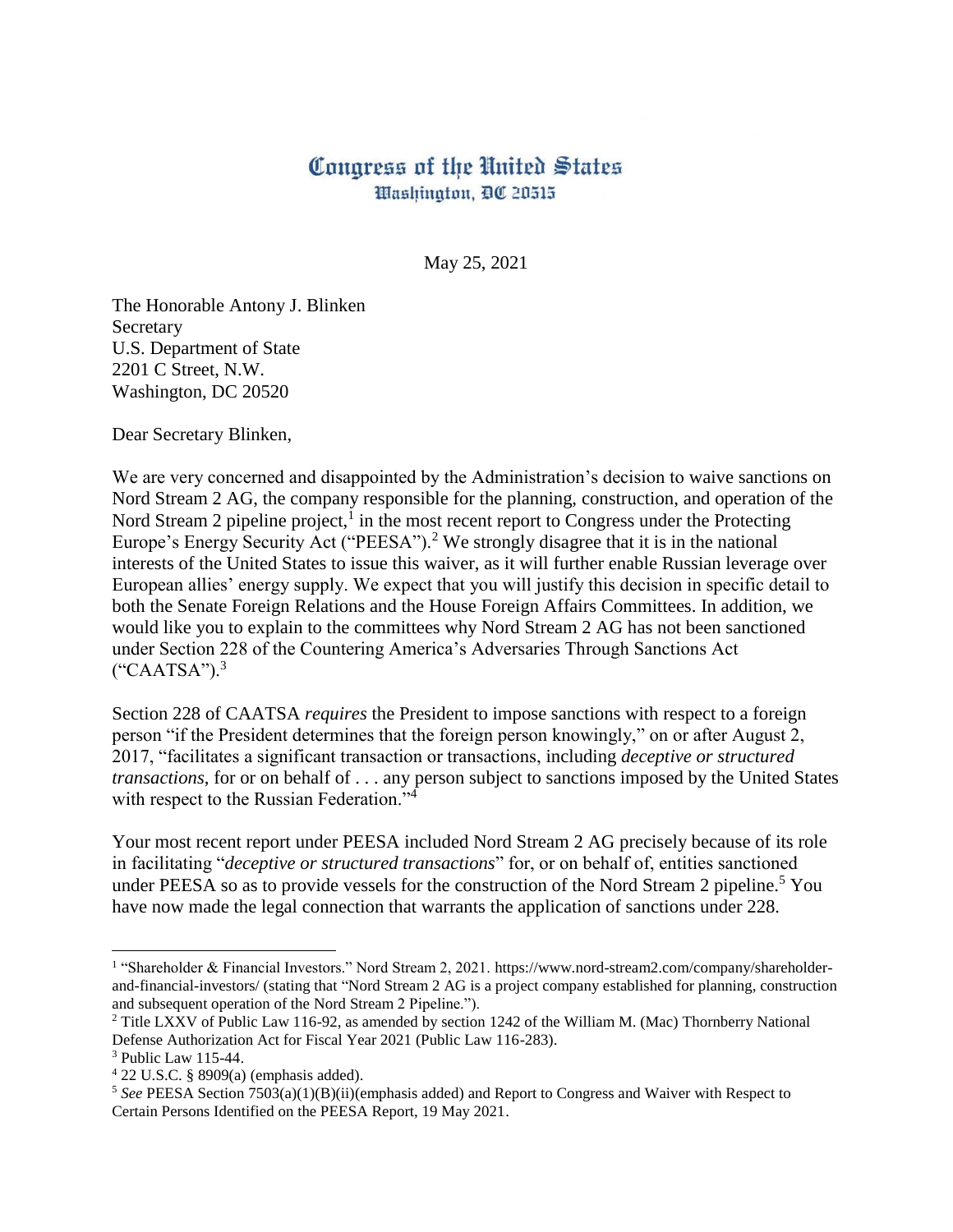Specifically, one of those entities with which Nord Stream 2 AG apparently facilitated a deceptive or structured transaction is LLC Koksokhimtrans, a company that reportedly owns two of the vessels identified in the most recent PEESA report.<sup>6</sup> This same entity was also previously sanctioned by the Obama Administration under Executive Order 13685 for its operations in Crimea and its connections to another sanctioned entity, the Sovfracht-Sovmortrans Group.<sup>7</sup> Why has Nord Stream 2 AG not been designated for sanctions under CAATSA as a result of its relationship with LLC Koksokhimtrans?

Another entity identified in the most recent PEESA report is LLC Mortransservice, a maritime company that reportedly acquired ownership of another one of the vessels identified in the report.<sup>8</sup> LLC Mortransservice appears to be the successor to a similarly named corporation established by the previously-sanctioned Russian shipping and logistics company, Sovfracht-Sovmortrans Group.<sup>9</sup> The Sovfracht-Sovmortrans Group was sanctioned by the Obama Administration under Executive Order 13685 for its operations in Crimea.<sup>10</sup> Given the apparent connections between LLC Mortransservice, LLC Koksokhimtrans, and this other previously sanctioned entity, we would like to know whether any foreign persons or entities affiliated with these companies have been involved in sanctions evasion efforts in connection with the Sovfracht-Sovmortrans Group or the Nord Stream 2 project.

The Russian regime has used its leverage over Europe's energy supply in the past to exert its political aims throughout Europe, almost always at Ukraine's expense. Russia cut off gas transit to Europe through Ukraine in 2006, 2009, 2014, 2015, and 2018 to create external pressure, while also using revenue and relationships from Russian energy projects to facilitate malign influence efforts and strategic corruption throughout the transatlantic community. It is both easier and more effective to stop the problem before it even begins. The White House has

 $\overline{a}$ 

<sup>6</sup> "Kompaniya pod sanktsiyami otpravila na 'Severniy potok – 2' ledokol." *EADaily*, 17 Nov. 2020.

https://eadaily.com/ru/news/2020/11/17/kompaniya-pod-sankciyami-otpravila-na-severnyy-potok-2-ledokol. 7 "LLC KOKSOKHIMTRANS." *Specially Designated Nationals and Blocked Persons List,* U.S. Department of the Treasury, Office of Foreign Assets Control, 20 May 2021.

https://sanctionssearch.ofac.treas.gov/Details.aspx?id=20290; "Treasury Sanctions Individuals and Entities for Sanctions Evasion and Activities Related to the Conflict in Ukraine." U.S. Department of the Treasury*,* 01 Sept. 2016. https://www.treasury.gov/press-center/press-releases/pages/jl5048.aspx.

<sup>8</sup> "NORD STREAM 2: Russia Is Trying to Circumvent Sanctions Against the Project." Foreign Intelligence Service of Ukraine*,* 28 Mar. 2021. https://szru.gov.ua/en/news-media/news/nord-stream-2-russia-is-trying-to-circumventsanctions-against-the-project; *see also* "Ein Rennen gegen die Zeit und die USA" *Süddeutsche Zeitung*, 23 Feb. 2021. https://www.sueddeutsche.de/politik/nord-stream-2-usa-russland-gaspipeline-1.5215746.

<sup>9</sup> "ZAO 'MORTRANSSERVIS'." Comfex, 2021. https://comfex.ru/1027700360522.; "JSC 'SOVMORTRANS'." *Comfex*, 2021. https://comfex.ru/1027739349076; "Kompanii grupiy," Sovfrakht. Accessed May 2021.

http://www.sovfracht.ru/group-companies/.; "Gruppa Kompaniy 'Sovfrakht-Sovmortrans' prinyala uchastiye v TransRossi 2012" *Argumenti I Fakti*, 02 May 2012. https://pskov.aif.ru/money/realty/767137.

<sup>10</sup> "SOVFRACHT-SOVMORTRANS GROUP." *Specially Designated Nationals and Blocked Persons List,* U.S. Department of the Treasury, Office of Foreign Assets Control, 20 May 2021.

https://sanctionssearch.ofac.treas.gov/Details.aspx?id=20288; "Treasury Sanctions Individuals and Entities for Sanctions Evasion and Activities Related to the Conflict in Ukraine." U.S. Department of the Treasury*,* 01 Sep. 2016. https://www.treasury.gov/press-center/press-releases/pages/jl5048.aspx.